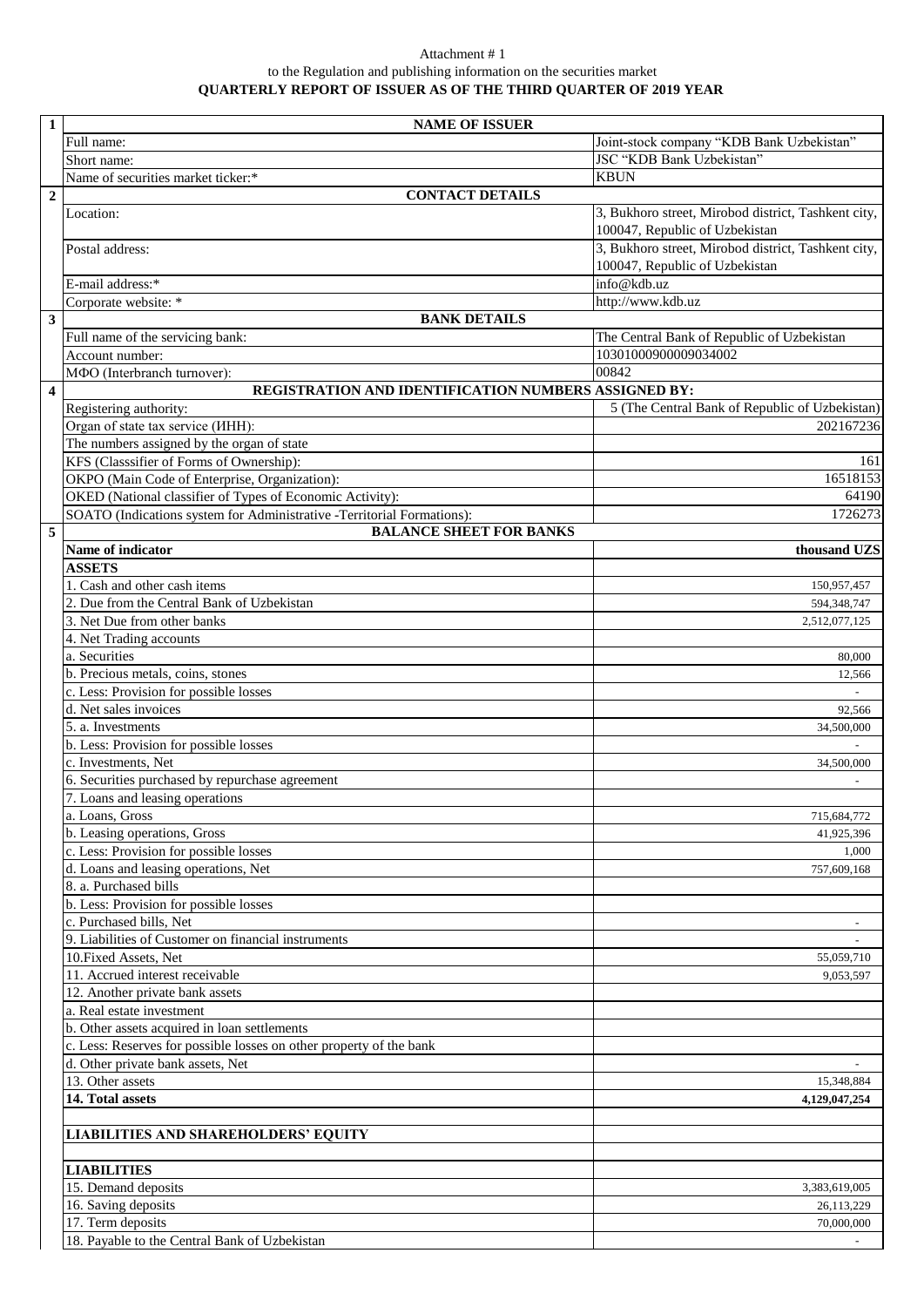| 19. Payable to other banks                                                              | 65,715,115    |
|-----------------------------------------------------------------------------------------|---------------|
| 20. Securities sold under agreement with a subsequent purchase                          |               |
|                                                                                         |               |
| 21. Loans and leasing operations for payment                                            |               |
| 22. Subordinated debt                                                                   |               |
| 23. Accrued interest payable                                                            | 4,333,699     |
| 24. Other liabilities                                                                   | 6,155,977     |
| 25. Total liabilities                                                                   | 3,555,937,025 |
|                                                                                         |               |
| <b>EQUITY</b>                                                                           |               |
| 26. Charter Capital                                                                     |               |
|                                                                                         |               |
| a. Shares - Ordinary                                                                    | 101,272,261   |
| b. Shares - Priveleged                                                                  |               |
| 27. Additional paid-in capital                                                          |               |
| 28. Reserve capital                                                                     |               |
| a. Reserve fund for general purpose                                                     | 44,202,762    |
| a.1. Including Provision for probable losses on standard assets                         | 29,011,923    |
| b. Devaluation Reserve                                                                  | 216,441,789   |
| c. Other reserves and funds                                                             |               |
|                                                                                         | 3,099,475     |
| 29. Retained earnings                                                                   | 208,093.942   |
| 30. Total equity                                                                        | 573,110,229   |
| 31. Total liabilities and equity                                                        | 4,129,047,254 |
| STATEMENT OF FINANCIAL PERFORMANCE FOR BANKS                                            |               |
| <b>Categories</b>                                                                       | thousand UZS  |
| <b>INTEREST INCOME</b>                                                                  |               |
| 1. Interest income                                                                      |               |
|                                                                                         |               |
| a. Interest income on the accounts with Central Bank of Uzbekistan                      | 135,990       |
| b. Interest income on accounts in other banks                                           | 62,414,628    |
| c. Interest income on bills bought                                                      |               |
| d. Interest income on investments                                                       | 3,922,616     |
| e. Interest income on trade account securities                                          |               |
| f. Interest income on customer commitments                                              |               |
|                                                                                         |               |
| g. Interest income on customer acceptances outstanding obligations of the bank          |               |
| h. Percentage, Discount (Specials) and fees on credit and leasing operations            | 49,523,339    |
| i. Interest income under agreements to purchase securities with a repurchase            |               |
| Other interest income                                                                   | 9.276.863     |
| k. Total interest income                                                                | 125,273,436   |
|                                                                                         |               |
| 2. INTEREST EXPENSES                                                                    |               |
| a. Interest expense on demand deposits                                                  |               |
|                                                                                         |               |
| b. Interest expense on saving deposits                                                  |               |
| c. Interest expense on term deposits                                                    | 11,362,679    |
| d. Interest on accounts payable with the Central Bank of Uzbekistan                     |               |
| e. Interest on accounts payable to other banks                                          | 7,050,959     |
| f. Total interest expense on deposits                                                   | 18,413,638    |
| g. Interest expense on loans payable                                                    |               |
| h. Interest expenses on agreements on the sale of securities with subsequent repurchase |               |
|                                                                                         |               |
| i. Other interest expense                                                               | 8,463,173     |
| j. Total interest expense on loans                                                      | 8,463,173     |
| k. Total interest expense                                                               | 26,876,811    |
|                                                                                         |               |
| 3. NET INTEREST INCOME BEFORE ASSESSMENT POSSIBLE LOSSES ON                             |               |
| <b>LOANS AND LEASES</b>                                                                 |               |
|                                                                                         | 98,396,625    |
| a. Less: Provision for possible losses on loans and leasing                             | 1,000         |
| b. Net interest income after an assessment of possible losses on loans and leasing      | 98,395,625    |
|                                                                                         |               |
| <b>4. NON-INTEREST INCOME</b>                                                           |               |
| a. Income from commissions and fees                                                     | 41,755,989    |
|                                                                                         |               |
| b. Gain on foreign exchange                                                             | 10,575,994    |
| c. Profit from commercial operations                                                    |               |
| d. Profits and dividends from investments                                               |               |
| e. Other non-interest income                                                            | 1,085,010     |
| f. Total non-interest income                                                            | 53,416,993    |
|                                                                                         |               |
|                                                                                         |               |
| 5. NON-INTEREST OPERATING EXPENSES                                                      |               |
| a. Fee and commission expenses and expenses for services                                | 8,234,756     |
| b. Losses on foreign exchange                                                           | 5,253,925     |
|                                                                                         |               |
| c. Losses on trading accounts                                                           |               |
| d. Losses on investments                                                                |               |